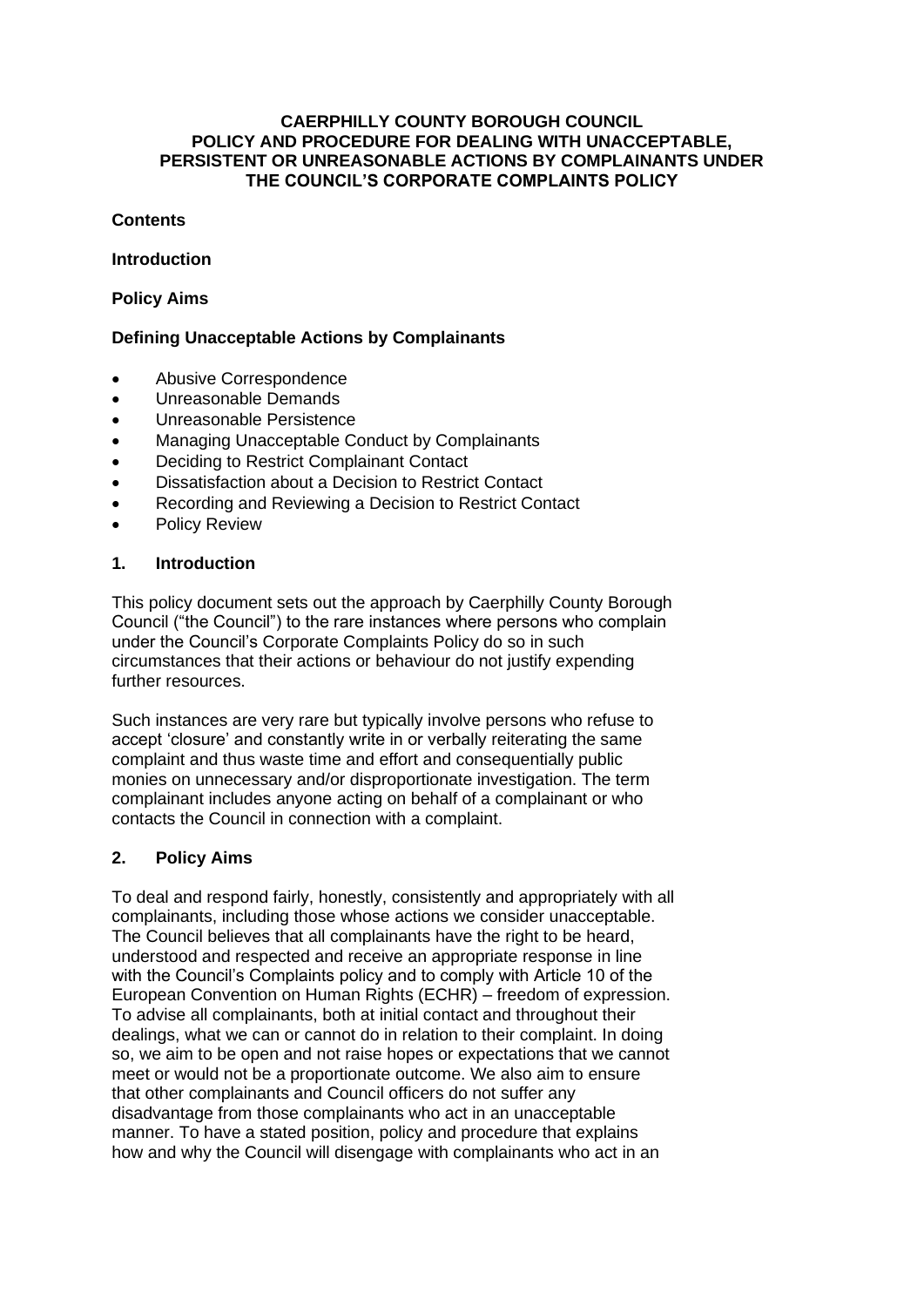unreasonable or unacceptable manner.

## **3. Defining Unacceptable Actions by Complainants**

People may act out of character in times of trouble or distress. There may have been upsetting or distressing circumstances leading up to a complaint received. There may also be occasions where medical, mental health or disability-related issues are involved whereby people appear aggressive through no fault of their own, leading to misunderstandings that can escalate complaints seemingly out of nowhere.

It is accepted that being persistent can be a positive advantage when pursuing a complaint, however, the actions of complainants who are 'unreasonable' and/or have unrealistic expectations places unnecessary demands on the Council and its officers. It is only those actions that we consider to be unreasonable or unacceptable that we aim to manage under this policy. \*\* Officers are reminded that where the actions of a complainant are not covered in this policy they must refer to the Health and Safety policies and seek appropriate guidance from their Head of Service in conjunction with the Corporate Health and Safety Division. Contact the Equalities and Welsh Language team for any equalities related issues (including relevant training).

For ease of reference the unreasonable actions covered by this policy are grouped under three broad headings: -

#### **3.1 Abusive Correspondence**

(a) This includes correspondence that may cause staff to feel afraid, abused or adversely affects their dignity in the workplace. On occasions such correspondence may amount to harassment and may require a referral to the Health and Safety Division. Officers should first seek guidance from their Head of Service if such circumstances arise.

#### **3.2 Unreasonable Demands**

- (a) A Complainant may make what we consider unreasonable demands through the amount of information they seek, the nature and scale of service they expect or the number of approaches they make. What amounts to unreasonable demands will always depend on the circumstances surrounding the behaviour and the gravity of the issues raised by the complainant.
- (b) Examples of actions grouped under this heading include demanding responses within an unreasonable timescale, insisting on seeing or speaking to a particular member of staff, continual phone calls or letters, repeatedly calling at offices seeking personal contact, repeatedly changing the substance of the complaint or raising unrelated concerns with the intention of prolonging the outcome or diverting enquiries.
- (c) We consider these demands as unacceptable and unreasonable if they: -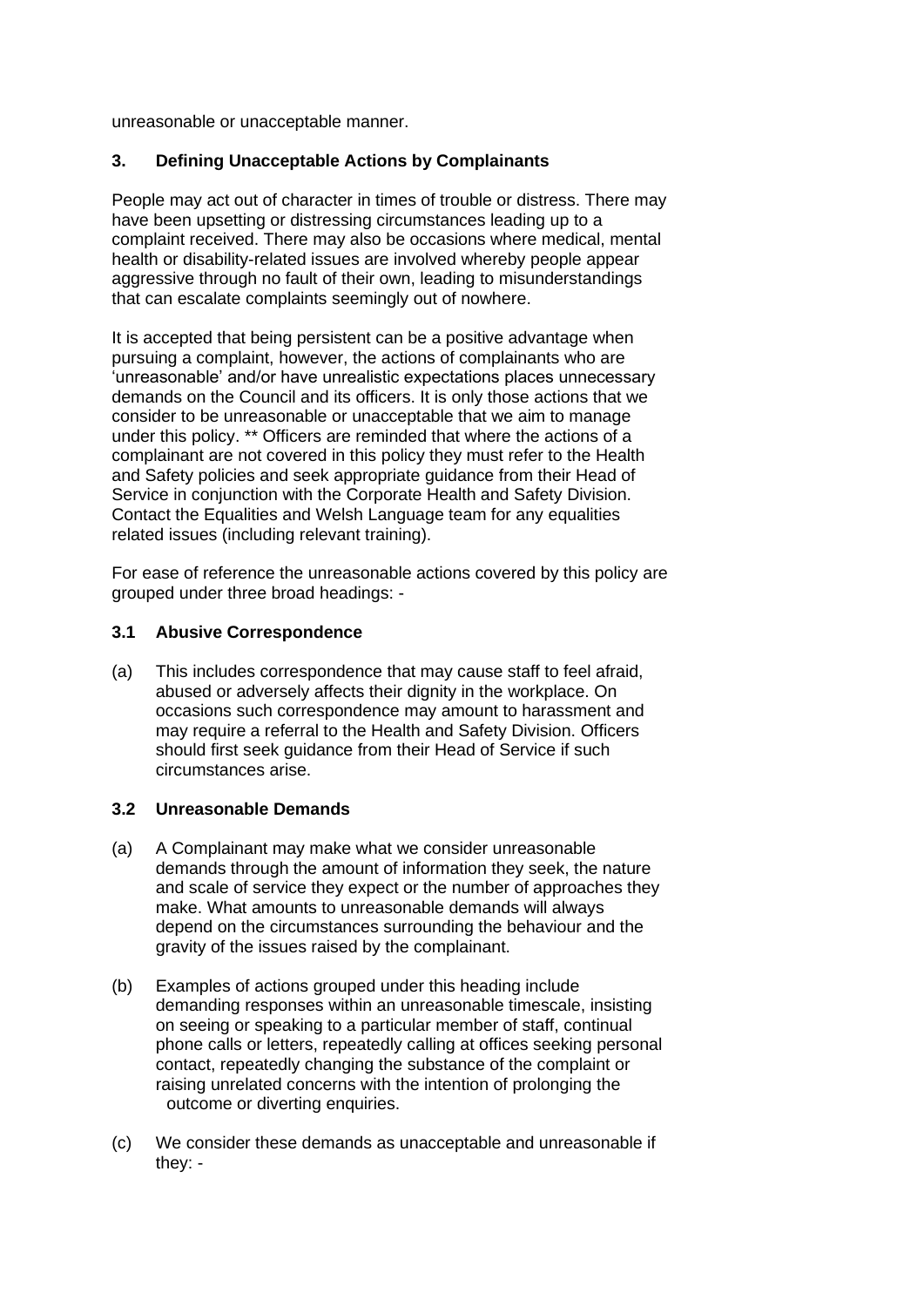- Take up an excessive and disproportionate amount of staff time and resource implications;
- Disadvantage other complainants or departmental functions
- Are judged as intended to disrupt:
- Deliberately exaggerate the impact of the issue complained of

It is acknowledged that some complaints will require substantial investigation and resources, which are entirely necessary and proportionate.

#### **3.3 Unreasonable Persistence**

- (a) We recognise that some complainants will not or cannot accept that the Council is unable to assist them further or provide a level of service other than that provided already. Complainants may persist in disagreeing with the action or decision taken in relation to their complaint or contact the service/organisation persistently about these issues. The final letter to a complainant will include a signpost to the Public Services Ombudsman For Wales (the Ombudsman)**.** It is recognised that some complainants may have already sought a complaint handling review from the Ombudsman and received a response but continue to pursue the matter with the Council.
- (b) Examples of actions grouped under this heading include: -
- Persistent refusal to accept a decision made in relation to a complaint;
- Persistent refusal to accept explanations relating to what the Council can or cannot do;
- Continuing to pursue a complaint without presenting any new or relevant information;
- Providing fictitious or manufactured evidence to pursue what may have been a true complaint;
- Manufacturing complaints against members of staff when the complainant disagrees with an outcome;
- Endeavouring to pursue a complaint by multiple approaches to different service areas of the Council. The way in which the complainant approaches the Council may be entirely reasonable, but it is their persistent behaviour in continuing to do so that is not.
- (c) We consider the actions of persistent complainers to be unacceptable when they take up what the Council regards as being a disproportionate amount of time and resources.

#### **4. Managing Unacceptable Conduct by Complainants**

There are relatively few complainants whose conduct we may consider unacceptable. How we aim to manage this conduct depends on its nature and extent. Where Officers have concerns about or difficulties with their dealings with any complainant, in addition to the provisions below they are also advised to complete a chronology of contacts utilising the form attached at Appendix 1.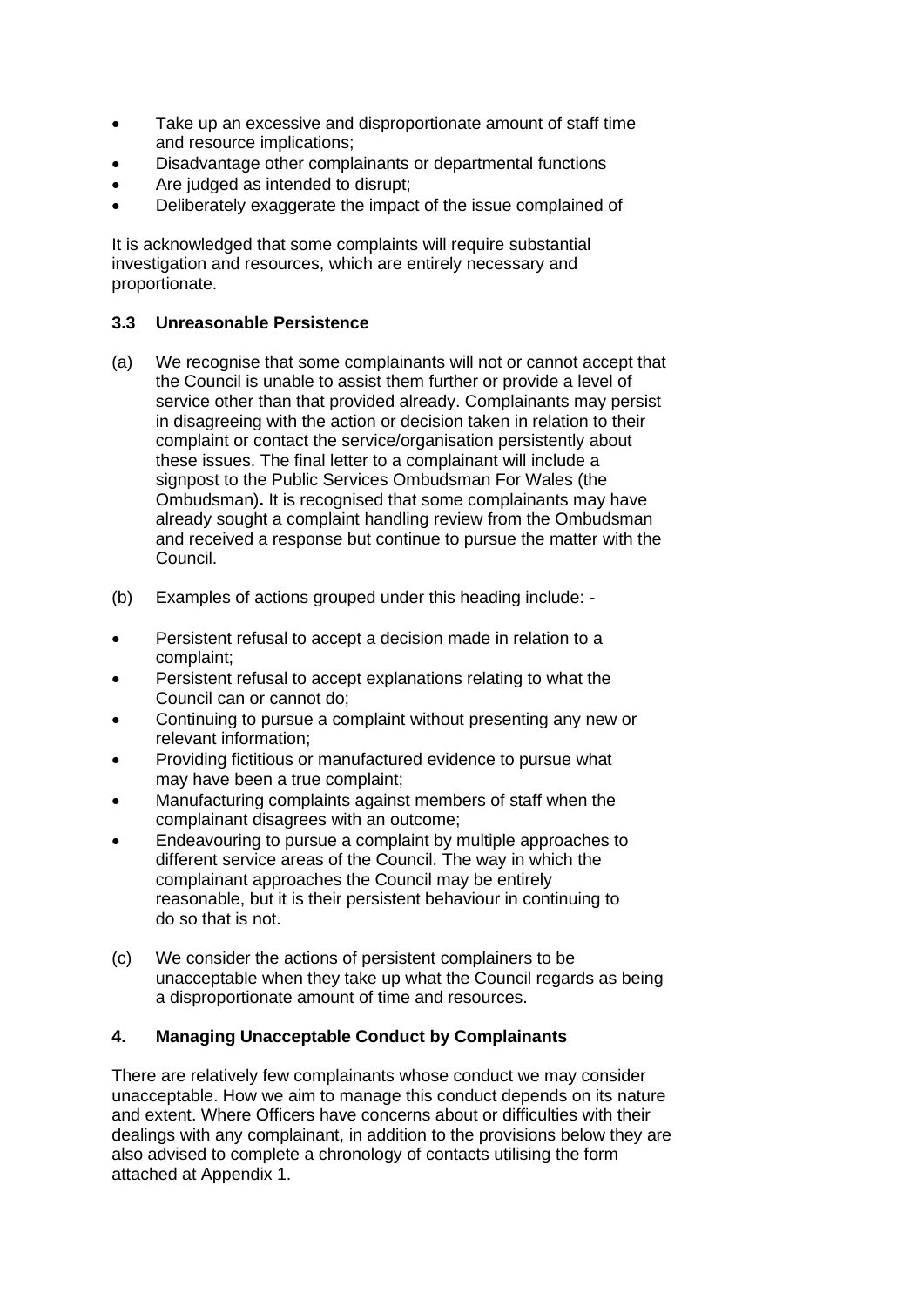If it adversely affects the ability of an officer to do his/her work and provide a service to others, the Council may need to restrict complainant contact in order to manage the unacceptable conduct. We aim to do this in a way, wherever possible, that allows a complaint to progress to completion through the established corporate complaints process.

We may restrict contact in person, by telephone, fax, letter or electronically or by any combination of these, examples of which are set out below. We will try to maintain at least one form of contact. In extreme cases and where it is appropriate, we will advise the complainant in writing that their name is on a 'no personal contact' list. This means that they must restrict contact with the organisation in relation to any complaint matter to either written communication or through a third party. These steps should only be taken after careful consideration of the situation by the relevant Head of Service.

It is acknowledged that unreasonable people may make reasonable complaints and it is important that Officers take note of the matters being referred to ensure that they do not overlook a genuine concern. The threat or use of physical violence, verbal abuse or harassment towards any member of staff is likely to result in the ending of all direct contact with the complainant and must be dealt with under the Council's Health and Safety Policies**.** We do not accept correspondence (letter, fax or electronic) that is abusive to staff. When this happens, we will tell the complainant that we will not respond to their correspondence.

If they do not stop, the complainant will be advised that we may require future contact to be through a third party. Staff may end telephone calls if the caller is considered aggressive, abusive or offensive. The staff member taking the call has the right to make this decision, tell the caller that the behaviour is unacceptable and end the call if the behaviour does not stop. Officers are advised to report this type of behaviour to the relevant Head of Service.

Where a complainant repeatedly phones, visits any of the Council offices sends irrelevant documents or continually raises the same issues, we may decide to: -

- Only take telephone calls from the complainant at set times on set days and/or appoint a single point of contact to deal with calls or correspondence from the complainant in the future
- Require the complainant to make an appointment before visiting the Council offices or restrict contact to written correspondence only
- Return 'irrelevant' documents to the complainant
- Take other action that we consider appropriate

We will, however, always tell the complainant what action we are taking and why.

Where a complainant continues to correspond on a wider range of issues, and this conduct is considered unreasonably excessive, then the complainant may be told that only a certain number of issues will be considered in a given period and asked to limit or focus their requests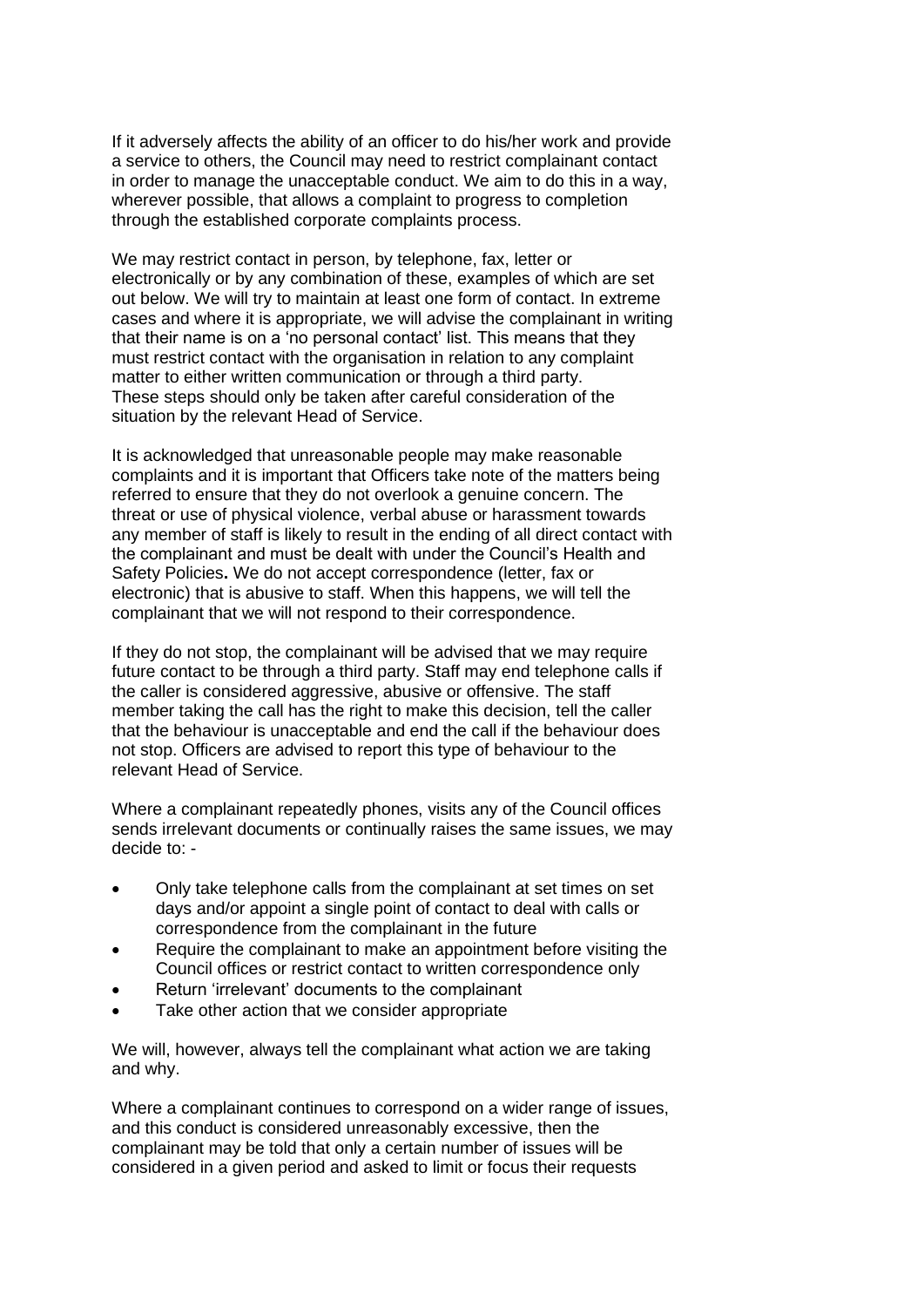accordingly. The Council's response will be proportionate to the nature of the given allegations.

Complainant action may be considered unreasonably persistent if the Council's corporate complaints policy has been exhausted and the complainant continues to persistently dispute the decision relating to their complaint. The complainant may be told that no future phone calls will be accepted or interviews granted concerning this complaint. Any future contact by the complainant on this issue must be in writing. Future correspondence may be read and filed, but only subject to further enquiry or review if the complainant provides significant new information relating to the same complaint.

The complainant will receive a written acknowledgement that their correspondence has been read, assessed and placed in their file. Officers who propose this course of action should first consult with the Head of Service.

## **5**. **Restricted Contact**

Wherever possible, we will give a complainant the opportunity to modify their behaviour or action before a decision is taken. Complainants will be told in writing why a decision has been made to restrict future contact and what the restricted contact arrangements are.

## **6. Dissatisfaction about a Decision to Restrict Contact –**

If a complainant is dissatisfied with the decision to restrict then the complainant may refer the matter to the Council's Monitoring Officer to review the decision.

Once restriction of contact has been notified, subsequent correspondence from complainants should be carefully considered to ensure that no new circumstances are being reported which should otherwise be subject to separate complaint or significantly affect any decision on the matter complained of.

# **7. Recording and Reviewing a Decision to Restrict Contact**

7.1 We will record all incidents of unacceptable actions by complainants. Where it is decided to restrict complainant contact, an entry will be made in the relevant Complaints file, setting out the decision and the revised contact arrangements. A decision to restrict complainant contact may be reconsidered if the complainant is prepared to appropriately engage with the Council's procedure and protocols as set out in this document. The relevant Head of Service will review the status of all complainants with restricted contact arrangements on a regular basis should that person continue to correspond with the service.

#### **8**. **Notification to Local Members**

8.1 In addition the Council's Monitoring Officer will notify the relevant Ward Member (on a confidential basis) that a constituent has been designated as a complainant with restricted contact under this Policy.